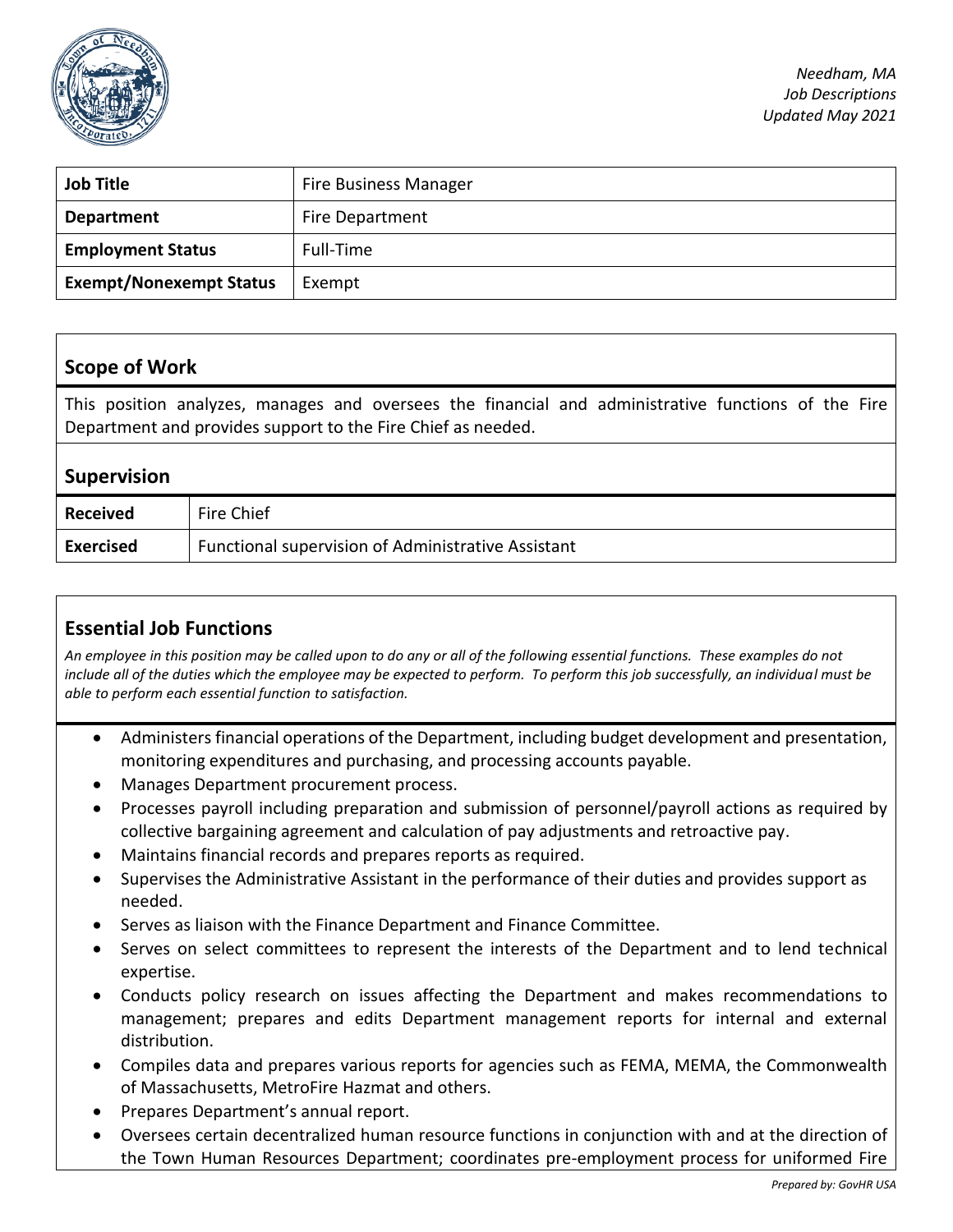personnel; assists the Fire Chief in recruitment and promotional procedures; prepares requests for filling of vacant positions; provides input into standard operating procedures and the administration of processes involving HR and Finance; administrative oversight of injury-on-duty/111F process for department.

- Assists in Department public relations activities; composes articles on Department events,
- Provides effective and efficient customer service and promotes and maintains responsive community relations.
- Identifies and initiates state and federal grant proposals; prepares applications and administers grant awards.
- Follows safe work practices.

### **Other Job Functions**

• Performs related duties as assigned.

#### **Requirements of Work**

Graduation from a college or university with a Bachelor's Degree in Public Administration or related field, supplemented by at least 6 years of experience including budgeting and payroll, preferably in a municipal setting.

| Knowledge, Ability, and Skill<br>In addition to the requirements of work, the individual should also have the following knowledge, ability, and<br>skill: |                                                                                                                                                                                                                                                                                                                                                                                                                                                 |  |
|-----------------------------------------------------------------------------------------------------------------------------------------------------------|-------------------------------------------------------------------------------------------------------------------------------------------------------------------------------------------------------------------------------------------------------------------------------------------------------------------------------------------------------------------------------------------------------------------------------------------------|--|
| Knowledge of                                                                                                                                              | Department policies and procedures.<br>$\bullet$<br>Collective bargaining agreements and compensation systems<br>$\bullet$<br>Municipal budgeting, procurement and grant-writing.<br>$\bullet$<br>The use of standard office equipment including computers and relevant software<br>$\bullet$<br>programs.                                                                                                                                      |  |
| <b>Ability to</b>                                                                                                                                         | Multi-task and prioritize work.<br>$\bullet$<br>Maintain confidentiality.<br>$\bullet$<br>Assign and supervise the work of others.<br>Work independently with minimal supervision.<br>$\bullet$<br>Learn various accounting and payroll software applications.<br>$\bullet$<br>Establish and maintain effective working relationships with supervisors, coworkers,<br>$\bullet$<br>members of various agencies, vendors and the general public. |  |
| Skill in                                                                                                                                                  | Oral and written communications.<br>$\bullet$<br>Organization and attention to detail.<br>Time management.<br>Troubleshooting and problem solving.                                                                                                                                                                                                                                                                                              |  |

### **Necessary Special Requirements**

None